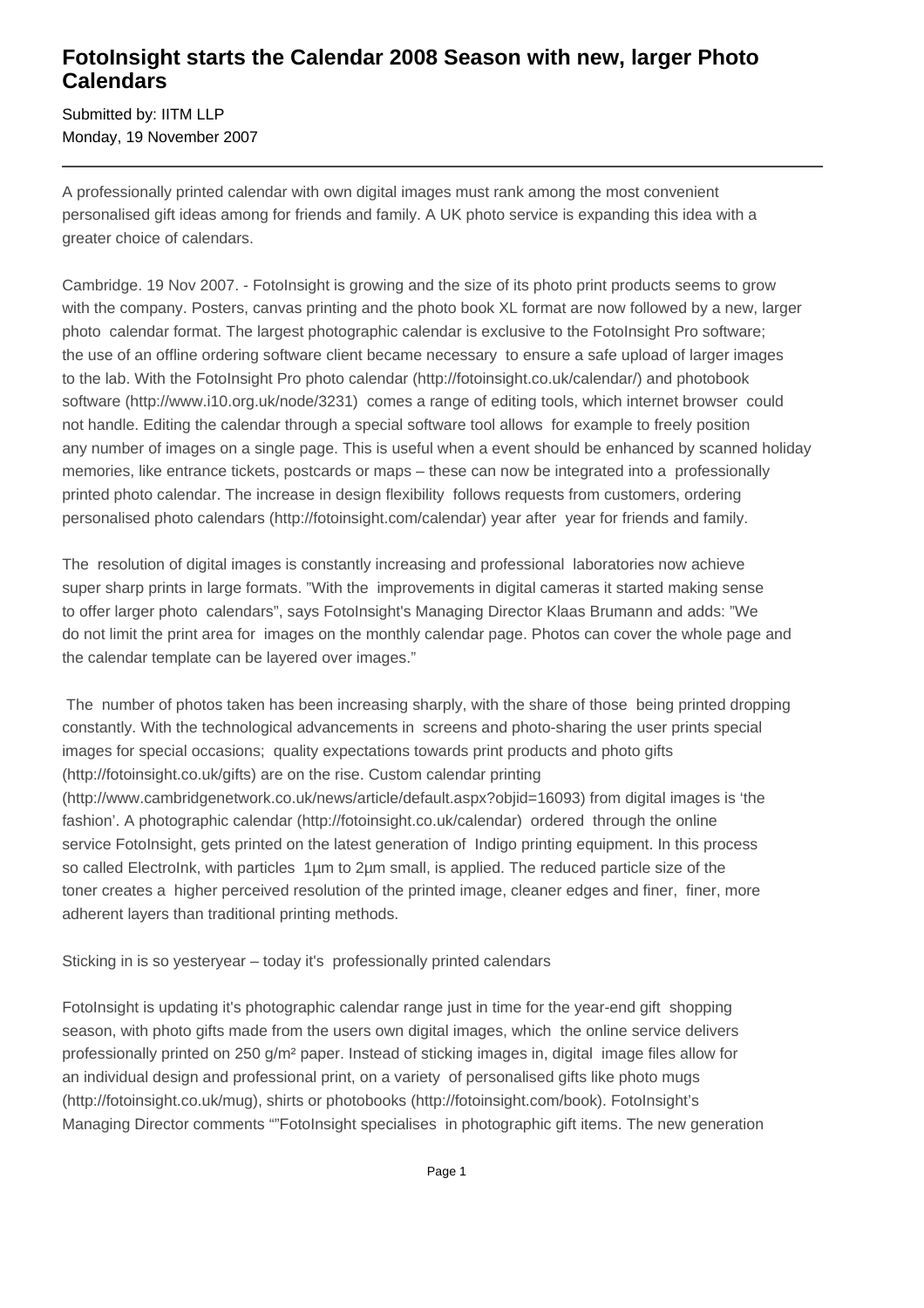of photo calendars (http://fotoinsight.co.uk/calendar) will resolve many people's problems in finding unique gift ideas"."

Range for photo calendar printing (http://fotoinsight.com/calendar) at http://fotoinsight.co.uk/calendar

Year planner NEW £4.99 Table calendar NEW £8.99 A3 wall calendar NEW £16.99 A4 wall calendar £ 9.99 Kitchen calendar NEW £6.99 Wall appointment calendar £14.99 Desktop appointment calendar £ 9.99 Picture Pairs game £ 9.99 Postage & packing per order£ 2.99

Websites and images :

FotoInsight Website: http://fotoinsight.co.uk/calendar/

Press Release: http://fotoinsight.blogspot.com

### About FotoInsight Limited

FotoInsight Ltd was founded in 2003 in Cambridge and runs an easy to use digital photo processing service, offering an extensive array of award-winning photographic print and photo gift (http://fotoinsight.co.uk/gifts) items as well as the photo book (http://fotoinsight.co.uk/book), poster (http://poster.fotoinsight.it/), photo mug (http://fotoinsight.co.uk/mug/) and photos on canvas printing (http://fotoinsight.co.uk/canvas/) range. Customers benefit from patented development processes and the experience of Europe's largest independent photo lab with an installed capacity of 18 million prints per day. Photos ordered through http://fotoinsight.com are developed in one of 19 strategically located, state of the art photo labs, employing 3000 staff, with an output of over 3 billion prints per year.

FotoInsight International:

Foto Kalender (fotokalender.fotoinsight.de/)

Deutschland: http://fotokalender.fotoinsight.de/

Fotokalender (http://fotokalender.fotoinsight.at/)

Österreich: http://fotokalender.fotoinsight.at/

Photo calendar Ireland (http://fotoinsight.com/calendar) & Europe: http://fotoinsight.com/calendar